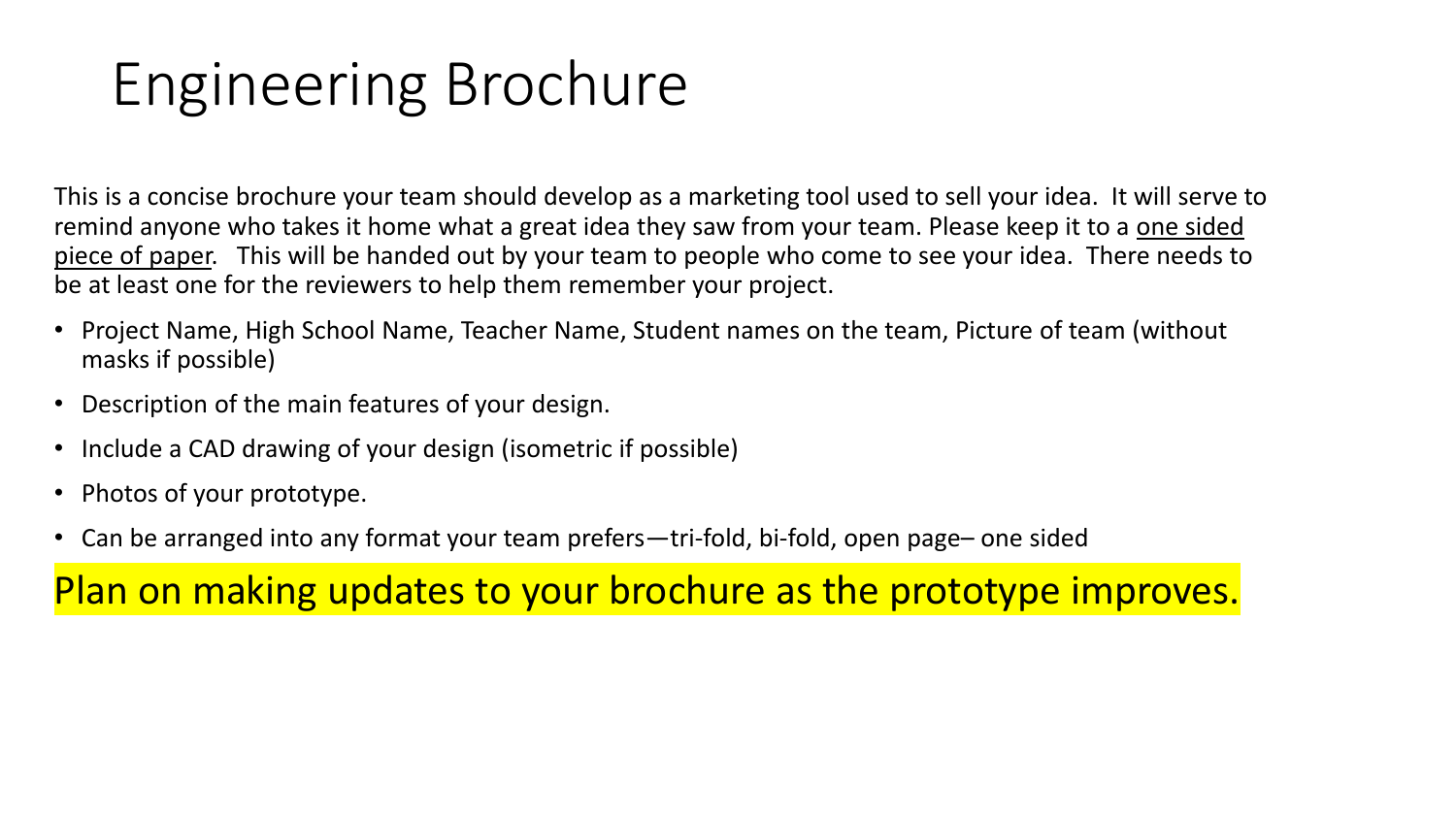Multi-Tool Genius High School Ms. Amazinglysmart Bob Coolio, Alli Awesome, Mike Mechanic



The main features of this Multi-Tool is that it has all the tools that I use on a daily basis and it collapses down to the small, compact form that fits on my belt. It is made of stainless steel and doesn't rust but is still magnetic enough so it will work with other magnetic tools. It contains 18 different tools as well as the ability to add bits to the Phillips head screw driver and blades to the saw blade holder.

### Sample Brochure

The variety of tools is important. The scissors are sharp and a good size that allows cutting many different materials. The file is double sided and allows for filing harder steel on one side and softer materials on the other side. The handle is rounded to allow for a good firm grip when pulling with the pliers or cutting soft metal. All the tools lock into place and only fold back into the handle when the lock is released.





Flat head screwdriver

Replaceable saw blade



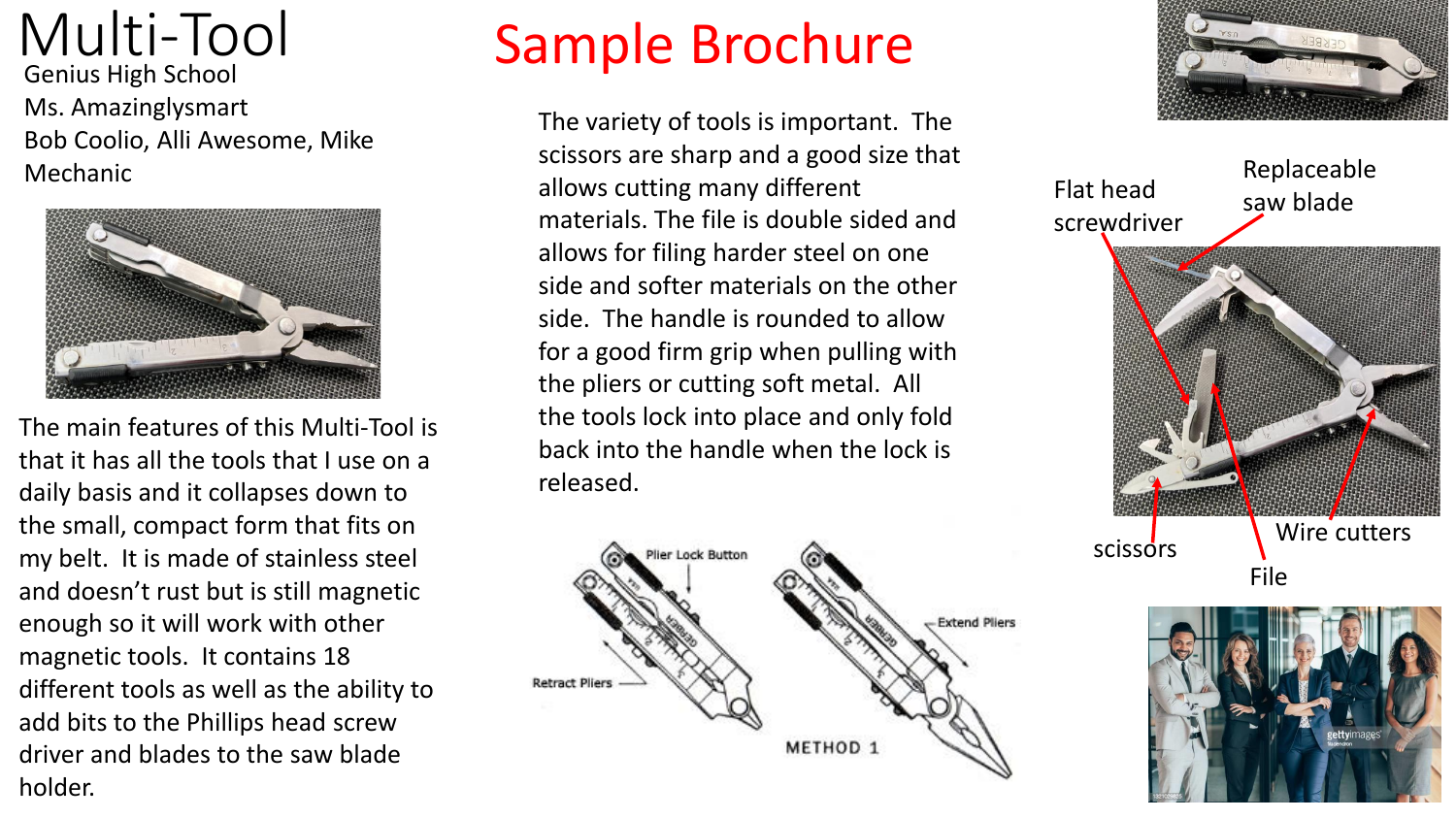# Engineering Tri Fold Display Board

Each team should make an Engineering display board. A picture is worth a thousand words and a few good pictures of your idea will help people see why your prototype is the right answer to the problem.

A good Tri-fold display board will save you from talking and to give you pictures to point to. It will also attract people to your team's work.

Your Tri-fold needs to contain:

- Project title
- Problem you are solving
- Members of team, school, teacher
- CAD drawings of your prototype
- Any commercially available products you are using to inspire your design
- Pictures of your prototype (not as important if you have your prototype but critical if you prototype is lost or damaged before you can show it)
- Results and photos of any testing
- Progression of your prototypes as you make improvements.

This will need to be updated for the Critical Design Review